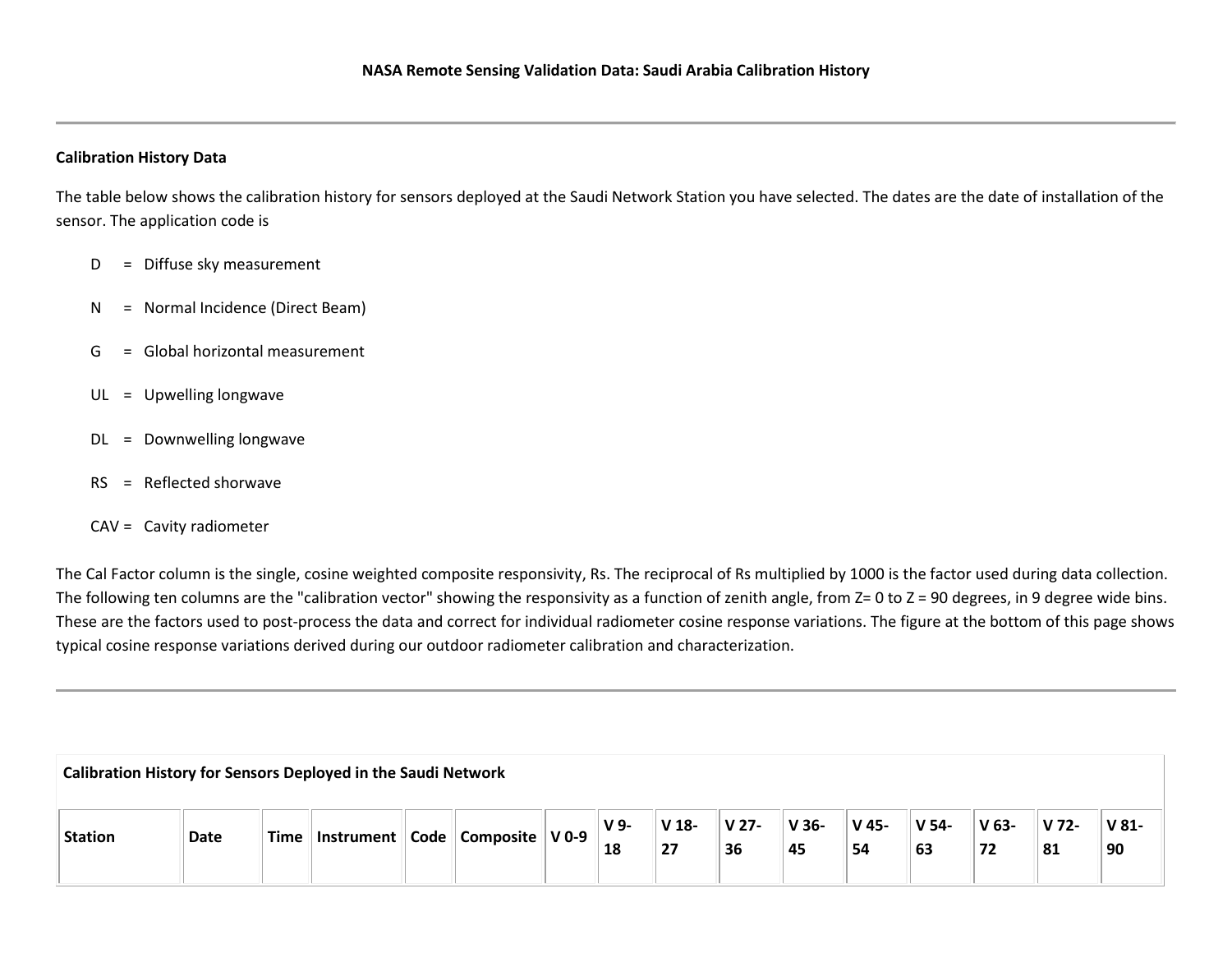| Abha | 7/23/97 | 1335 | 30242F3 | D         | 8.650 |       |               |       |       |       |       |       |       |       |       |
|------|---------|------|---------|-----------|-------|-------|---------------|-------|-------|-------|-------|-------|-------|-------|-------|
| Abha | 7/23/97 | 1335 | 30244F3 | G         | 8.770 |       | 8.800   8.800 | 8.790 | 8.780 | 8.750 | 8.720 | 8.710 | 8.750 | 8.680 | 8.660 |
| Abha | 7/23/97 | 1330 | 30192E6 | ${\sf N}$ | 8.550 |       |               |       |       |       |       |       |       |       |       |
| Abha | 6/23/98 | 1755 | 30215F3 | D         | 8.237 |       |               |       |       |       |       |       |       |       |       |
| Abha | 6/23/98 | 1755 | 30246F3 | G         | 8.891 | 8.950 | 8.960         | 8.940 | 8.910 | 8.880 | 8.840 | 8.810 | 8.700 | 8.700 | 8.400 |
| Abha | 6/23/98 | 1745 | 30177E6 | ${\sf N}$ | 7.944 |       |               |       |       |       |       |       |       |       |       |
| Abha | 9/5/99  | 1125 | 30209F3 | D         | 8.227 |       |               |       |       |       |       |       |       |       |       |
| Abha | 9/5/99  | 1125 | 30213F3 | G         | 7.870 |       | 7.970 7.960   | 7.940 | 7.900 | 7.850 | 7.790 | 7.760 | 7.740 | 7.620 | 7.370 |
| Abha | 9/5/99  | 1125 | 30175E6 | ${\sf N}$ | 7.533 |       |               |       |       |       |       |       |       |       |       |
| Abha | 9/6/00  | 1155 | 30249F3 | D         | 7.882 |       |               |       |       |       |       |       |       |       |       |
| Abha | 9/6/00  | 1145 | 30250F3 | G         | 8.101 | 8.300 | 8.300         | 8.280 | 8.200 | 8.110 | 7.960 | 7.800 | 7.630 | 7.430 | 7.230 |
| Abha | 9/6/00  | 1205 | 30173E6 | ${\sf N}$ | 7.798 |       |               |       |       |       |       |       |       |       |       |
| Abha | 8/14/01 | 1210 | 30247F3 | D         | 7.954 |       |               |       |       |       |       |       |       |       |       |
| Abha | 8/14/01 | 1225 | 30210F3 | G         | 7.607 |       | 7.870 7.830   | 7.790 | 7.710 | 7.590 | 7.470 | 7.320 | 7.140 | 6.770 | 6.220 |
| Abha | 8/14/01 | 1220 | 30188E6 | ${\sf N}$ | 8.098 |       |               |       |       |       |       |       |       |       |       |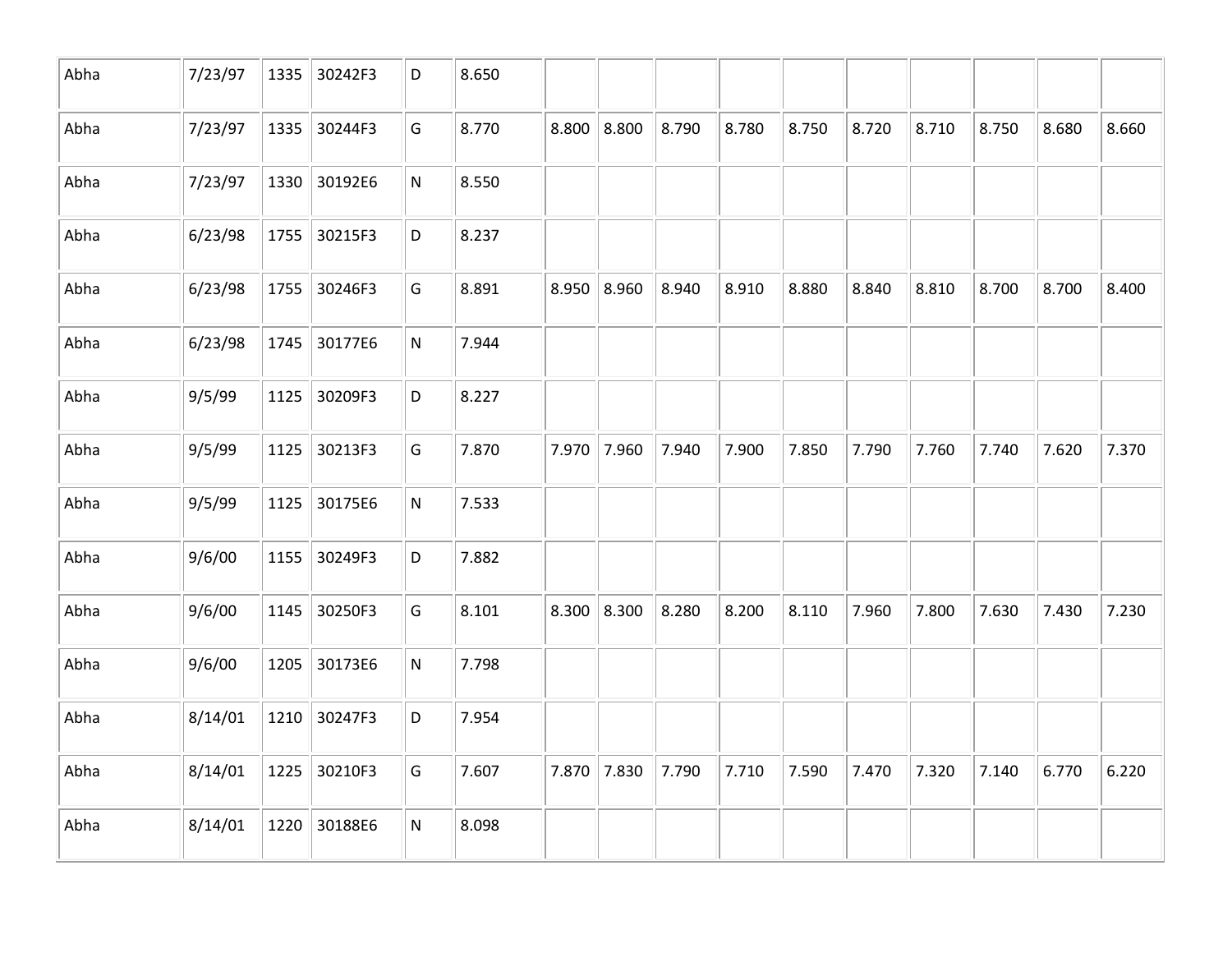| Abha    | 7/16/02         | 1145 | 30208F3 | D         | 7.305 |       |       |       |       |       |       |       |       |       |       |
|---------|-----------------|------|---------|-----------|-------|-------|-------|-------|-------|-------|-------|-------|-------|-------|-------|
| Abha    | 7/16/02         | 1130 | 30222F3 | G         | 6.748 | 6.980 | 6.950 | 6.910 | 6.840 | 6.750 | 6.630 | 6.460 | 6.300 | 6.010 | 5.730 |
| Abha    | 7/16/02         | 1155 | 30195E6 | ${\sf N}$ | 8.417 |       |       |       |       |       |       |       |       |       |       |
|         |                 |      |         |           |       |       |       |       |       |       |       |       |       |       |       |
| Al-Ahsa | $11/16/97$ 1610 |      | 30252F3 | D         | 8.300 |       |       |       |       |       |       |       |       |       |       |
| Al-Ahsa | $11/16/97$ 1610 |      | 30251F3 | G         | 8.720 | 8.790 | 8.790 | 8.770 | 8.740 | 8.700 | 8.670 | 8.640 | 8.640 | 8.480 | 8.310 |
| Al-Ahsa | 11/16/97        | 1610 | 30175E6 | ${\sf N}$ | 7.500 |       |       |       |       |       |       |       |       |       |       |
| Al-Ahsa | 7/5/99          | 1120 | 30240F3 | D         | 8.676 |       |       |       |       |       |       |       |       |       |       |
| Al-Ahsa | 7/5/99          | 1120 | 30222F3 | G         | 7.383 | 7.460 | 7.470 | 7.450 | 7.410 | 7.370 | 7.310 | 7.260 | 7.260 | 7.170 | 6.990 |
| Al-Ahsa | 7/5/99          | 1120 | 30182E6 | ${\sf N}$ | 7.946 |       |       |       |       |       |       |       |       |       |       |
| Al-Ahsa | 6/19/00         | 1215 | 30210F3 | D         | 8.127 |       |       |       |       |       |       |       |       |       |       |
| Al-Ahsa | 6/19/00         | 1155 | 30202F3 | G         | 8.972 | 9.080 | 9.070 | 9.040 | 9.000 | 8.960 | 8.890 | 8.830 | 8.830 | 8.670 | 8.490 |
| Al-Ahsa | 6/19/00         | 1200 | 30176E6 | ${\sf N}$ | 8.005 |       |       |       |       |       |       |       |       |       |       |
| Al-Ahsa | 3/19/01         | 0955 | 30211F3 | D         | 9.031 |       |       |       |       |       |       |       |       |       |       |
| Al-Ahsa | 3/19/01         | 0945 | 30248F3 | G         | 7.765 | 7.950 | 7.940 | 7.920 | 7.870 | 7.770 | 7.670 | 7.540 | 7.340 | 7.020 | 6.810 |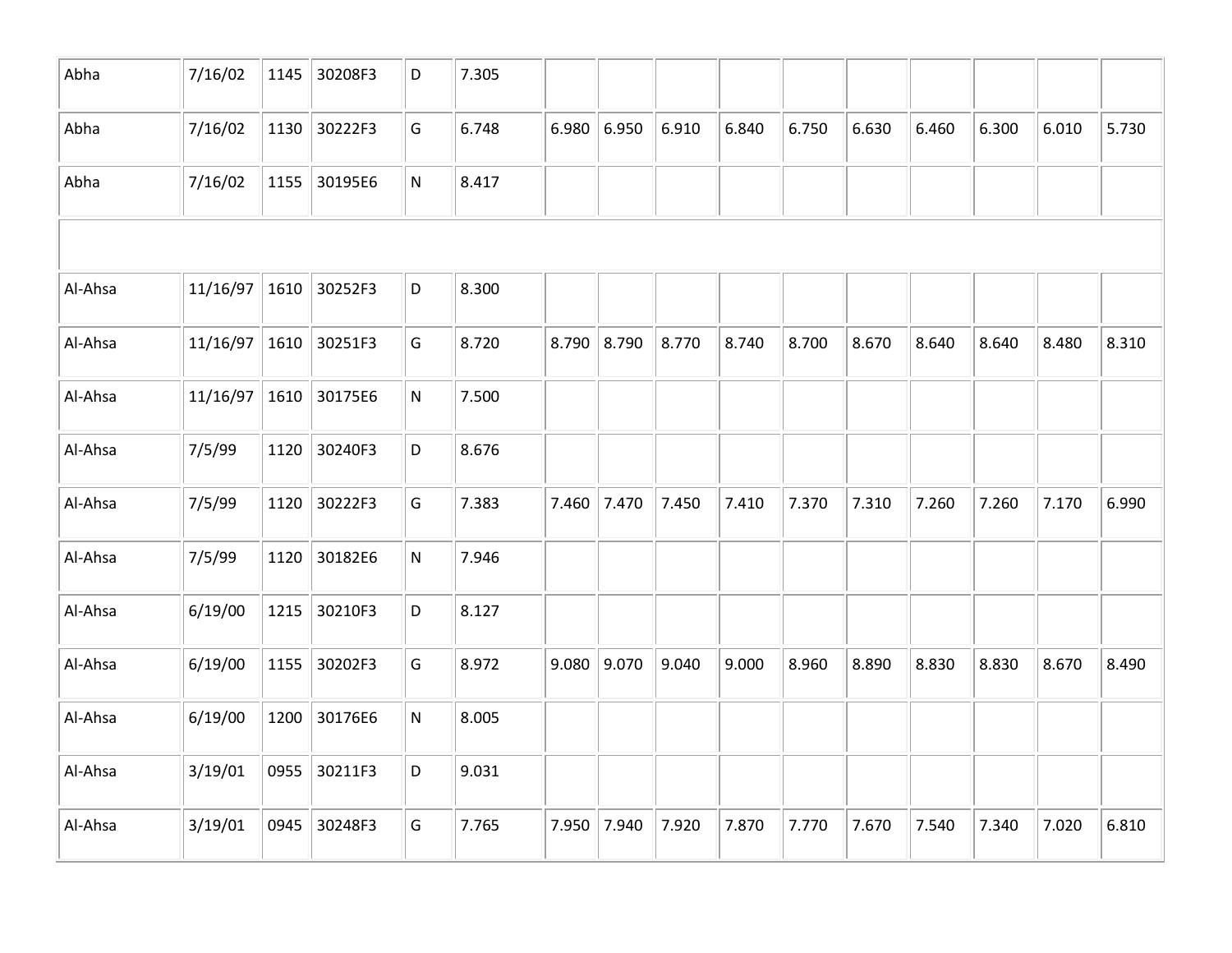| Al-Ahsa | 3/19/01         | 0930 | 30178E6 | N         | 7.853 |               |       |       |       |       |       |       |       |       |       |
|---------|-----------------|------|---------|-----------|-------|---------------|-------|-------|-------|-------|-------|-------|-------|-------|-------|
| Al-Ahsa | 4/10/02         | 1340 | 30244F3 | G         | 8.050 | $8.250$ 8.230 |       | 8.200 | 8.130 | 8.040 | 7.940 | 7.810 | 7.690 | 7.380 | 7.070 |
| Al-Ahsa | 4/10/02         | 1345 | 30190E6 | ${\sf N}$ | 8.008 |               |       |       |       |       |       |       |       |       |       |
|         |                 |      |         |           |       |               |       |       |       |       |       |       |       |       |       |
| Al-Jouf | $12/10/97$ 0835 |      | 30201F3 | D         | 8.136 |               |       |       |       |       |       |       |       |       |       |
| Al-Jouf | 12/10/97 0835   |      | 30209F3 | G         | 8.391 | 8.460         | 8.450 | 8.440 | 8.410 | 8.390 | 8.340 | 8.300 | 8.280 | 8.180 | 8.140 |
| Al-Jouf | 12/10/97        | 0820 | 30189E6 | ${\sf N}$ | 8.723 |               |       |       |       |       |       |       |       |       |       |
| Al-Jouf | 6/29/99         | 1545 | 30217F3 | D         | 8.452 |               |       |       |       |       |       |       |       |       |       |
| Al-Jouf | 6/29/99         | 1545 | 30241F3 | G         | 8.545 | 8.620         | 8.640 | 8.620 | 8.600 | 8.560 | 8.470 | 8.440 | 8.400 | 8.220 | 7.790 |
| Al-Jouf | 6/29/99         | 1545 | 30178E6 | ${\sf N}$ | 7.825 |               |       |       |       |       |       |       |       |       |       |
| Al-Jouf | 8/12/00         | 0900 | 30245F3 | D         | 8.175 |               |       |       |       |       |       |       |       |       |       |
| Al-Jouf | 8/12/00         | 0825 | 30206F3 | G         | 7.423 | 7.620         | 7.610 | 7.570 | 7.500 | 7.410 | 7.300 | 7.160 | 7.040 | 6.800 | 6.550 |
| Al-Jouf | 8/12/00         | 0840 | 30191E6 | ${\sf N}$ | 8.210 |               |       |       |       |       |       |       |       |       |       |
| Al-Jouf | 7/24/01         | 1240 | 31224F3 | D         | 7.930 |               |       |       |       |       |       |       |       |       |       |
| Al-Jouf | 7/24/01         | 1225 | 30251F3 | G         | 7.987 | 8.230         | 8.190 | 8.160 | 8.090 | 7.970 | 7.870 | 7.740 | 7.540 | 7.160 | 6.670 |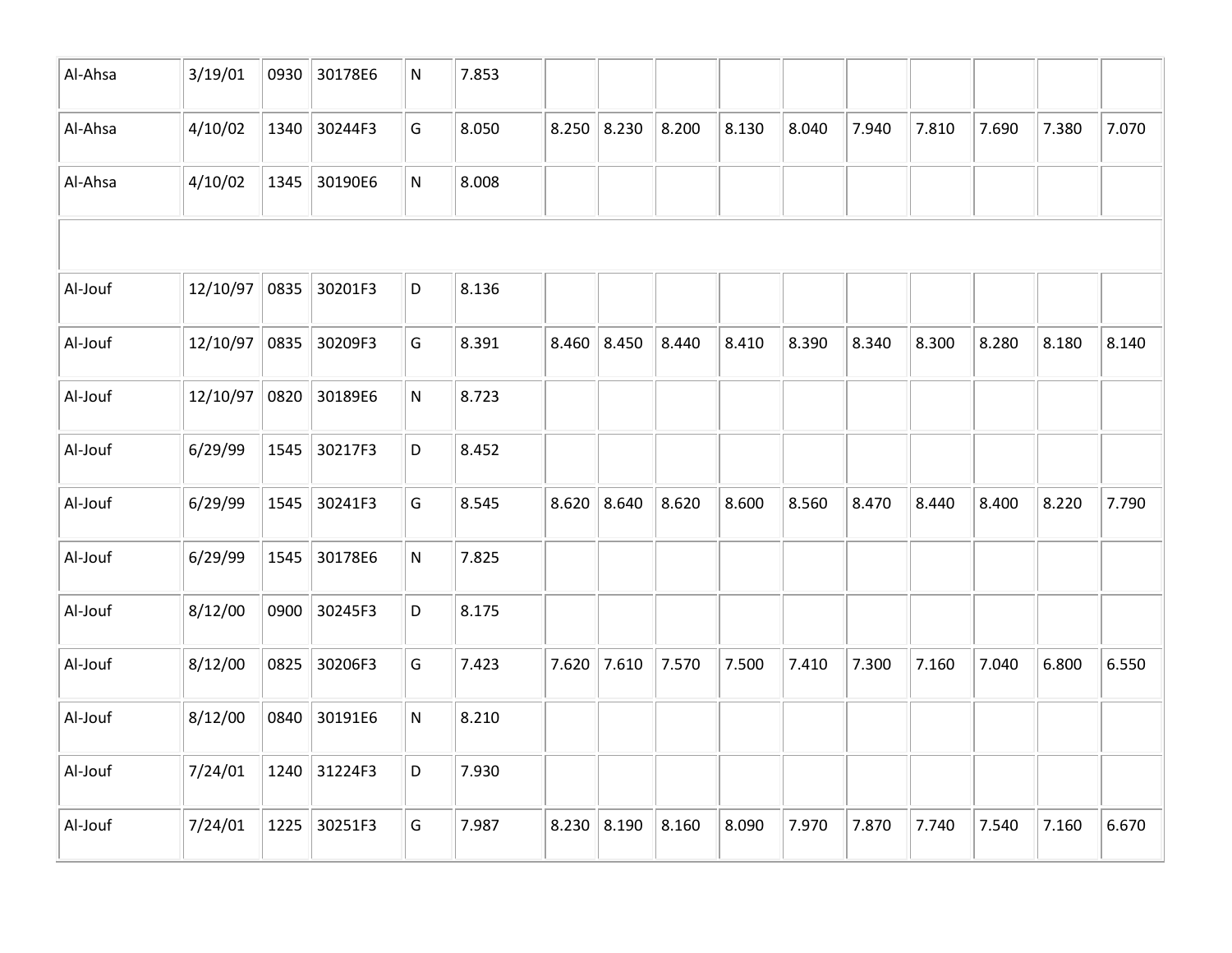| Al-Jouf    | 7/24/01       | 1215 | 30177E6 | $\mathsf{N}$ | 7.847 |               |       |       |       |       |       |       |       |       |       |
|------------|---------------|------|---------|--------------|-------|---------------|-------|-------|-------|-------|-------|-------|-------|-------|-------|
| Al-Jouf    | 4/29/02       | 1320 | 30246F3 | $\mathsf D$  |       |               |       |       |       |       |       |       |       |       |       |
| Al-Jouf    | 4/29/02       | 1310 | 31222F3 | G            | 7.982 | $8.130$ 8.110 |       | 8.080 | 8.030 | 7.960 | 7.890 | 7.810 | 7.770 | 7.550 | 7.340 |
| Al-Jouf    | 4/29/02       | 1325 | 30194E6 | ${\sf N}$    | 8.593 |               |       |       |       |       |       |       |       |       |       |
|            |               |      |         |              |       |               |       |       |       |       |       |       |       |       |       |
| Al-Madinah | 12/14/97 1455 |      | 30213F3 | D            | 8.025 |               |       |       |       |       |       |       |       |       |       |
| Al-Madinah | 12/14/97 1455 |      | 30208F3 | G            | 8.116 | 8.170         | 8.170 | 8.160 | 8.130 | 8.120 | 8.080 | 8.030 | 8.010 | 7.960 | 7.890 |
| Al-Madinah | 12/14/97 1455 |      | 30187E6 | ${\sf N}$    | 7.546 |               |       |       |       |       |       |       |       |       |       |
| Al-Madinah | 6/30/99       | 1335 | 30216F3 | D            | 8.133 |               |       |       |       |       |       |       |       |       |       |
| Al-Madinah | 6/30/99       | 1335 | 30207F3 | G            | 8.649 | 8.690         | 8.720 | 8.710 | 8.690 | 8.650 | 8.590 | 8.540 | 8.560 | 8.450 | 8.250 |
| Al-Madinah | 6/30/99       | 1335 | 31133E6 | ${\sf N}$    | 8.536 |               |       |       |       |       |       |       |       |       |       |
| Al-Madinah | 7/24/00       | 1000 | 31223F3 | D            | 7.392 |               |       |       |       |       |       |       |       |       |       |
| Al-Madinah | 7/24/00       | 0940 | 30214F3 | G            | 7.815 | $8.010$ 8.010 |       | 7.970 | 7.900 | 7.810 | 7.700 | 7.540 | 7.400 | 7.180 | 6.970 |
| Al-Madinah | 7/24/00       | 0955 | 30193E6 | ${\sf N}$    | 8.050 |               |       |       |       |       |       |       |       |       |       |
| Al-Madinah | 6/11/01       | 0820 | 30209F3 | D            | 7.753 |               |       |       |       |       |       |       |       |       |       |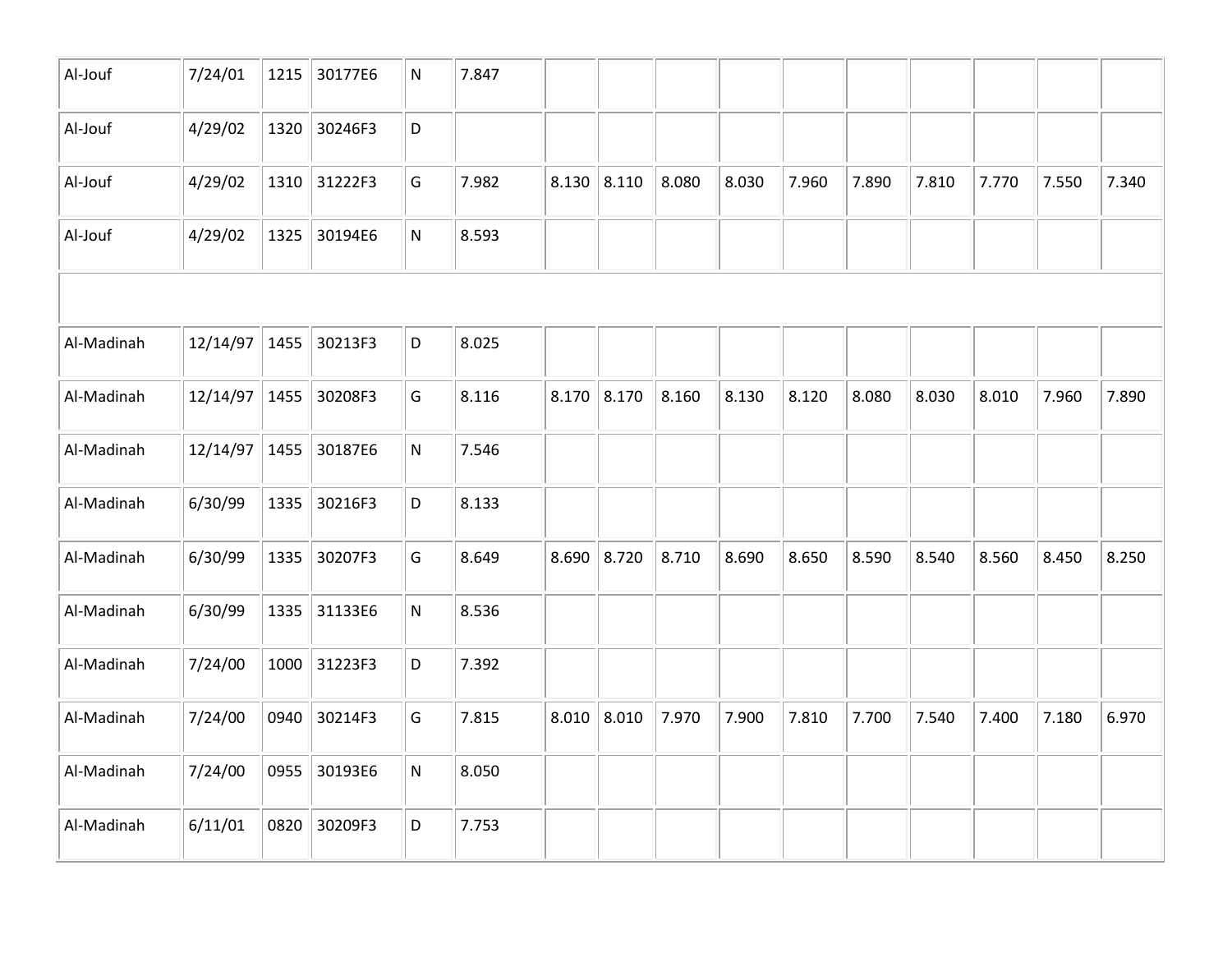| Al-Madinah  | 6/11/01 | 0800 | 30212F3 | G         | 7.853 | 8.070 | 8.050 | 8.020 | 7.960 | 7.860 | 7.730 | 7.570 | 7.400 | 7.090 | 6.860 |
|-------------|---------|------|---------|-----------|-------|-------|-------|-------|-------|-------|-------|-------|-------|-------|-------|
| Al-Madinah  | 6/11/01 | 0840 | 30189E6 | ${\sf N}$ | 8.729 |       |       |       |       |       |       |       |       |       |       |
| Al-Madinah  | 5/15/02 | 1330 | 30250F3 | D         | 7.974 |       |       |       |       |       |       |       |       |       |       |
| Al-Madinah  | 5/15/02 | 1325 | 30249F3 | G         | 7.827 | 8.010 | 7.990 | 7.960 | 7.900 | 7.810 | 7.730 | 7.620 | 7.520 | 7.220 | 6.920 |
| Al-Madinah  | 5/15/02 | 1320 | 30185E6 | N         | 7.938 |       |       |       |       |       |       |       |       |       |       |
|             |         |      |         |           |       |       |       |       |       |       |       |       |       |       |       |
| Al-Qaisumah | 9/8/97  | 1040 | 30248F3 | D         | 8.360 |       |       |       |       |       |       |       |       |       |       |
| Al-Qaisumah | 9/8/97  | 1040 | 30250F3 | G         | 8.690 | 8.800 | 8.790 | 8.770 | 8.730 | 8.690 | 8.620 | 8.550 | 8.490 | 8.420 | 8.350 |
| Al-Qaisumah | 9/8/97  | 1040 | 30195E6 | ${\sf N}$ | 8.360 |       |       |       |       |       |       |       |       |       |       |
| Al-Qaisumah | 8/18/98 | 1150 | 30206F3 | D         | 8.023 |       |       |       |       |       |       |       |       |       |       |
| Al-Qaisumah | 8/18/98 | 1150 | 30245F3 | G         | 8.698 | 8.740 | 8.750 | 8.730 | 8.710 | 8.690 | 8.660 | 8.630 | 8.650 | 8.550 | 8.500 |
| Al-Qaisumah | 8/18/98 | 1150 | 30188E6 | ${\sf N}$ | 8.124 |       |       |       |       |       |       |       |       |       |       |
| Al-Qaisumah | 8/24/99 | 1240 | 30219F3 | D         | 7.521 |       |       |       |       |       |       |       |       |       |       |
| Al-Qaisumah | 8/24/99 | 1240 | 30252F3 | G         | 8.170 | 8.250 | 8.250 | 8.230 | 8.210 | 8.170 | 8.110 | 8.060 | 8.040 | 7.890 | 7.680 |
| Al-Qaisumah | 8/24/99 | 1240 | 30192E6 | N         | 8.465 |       |       |       |       |       |       |       |       |       |       |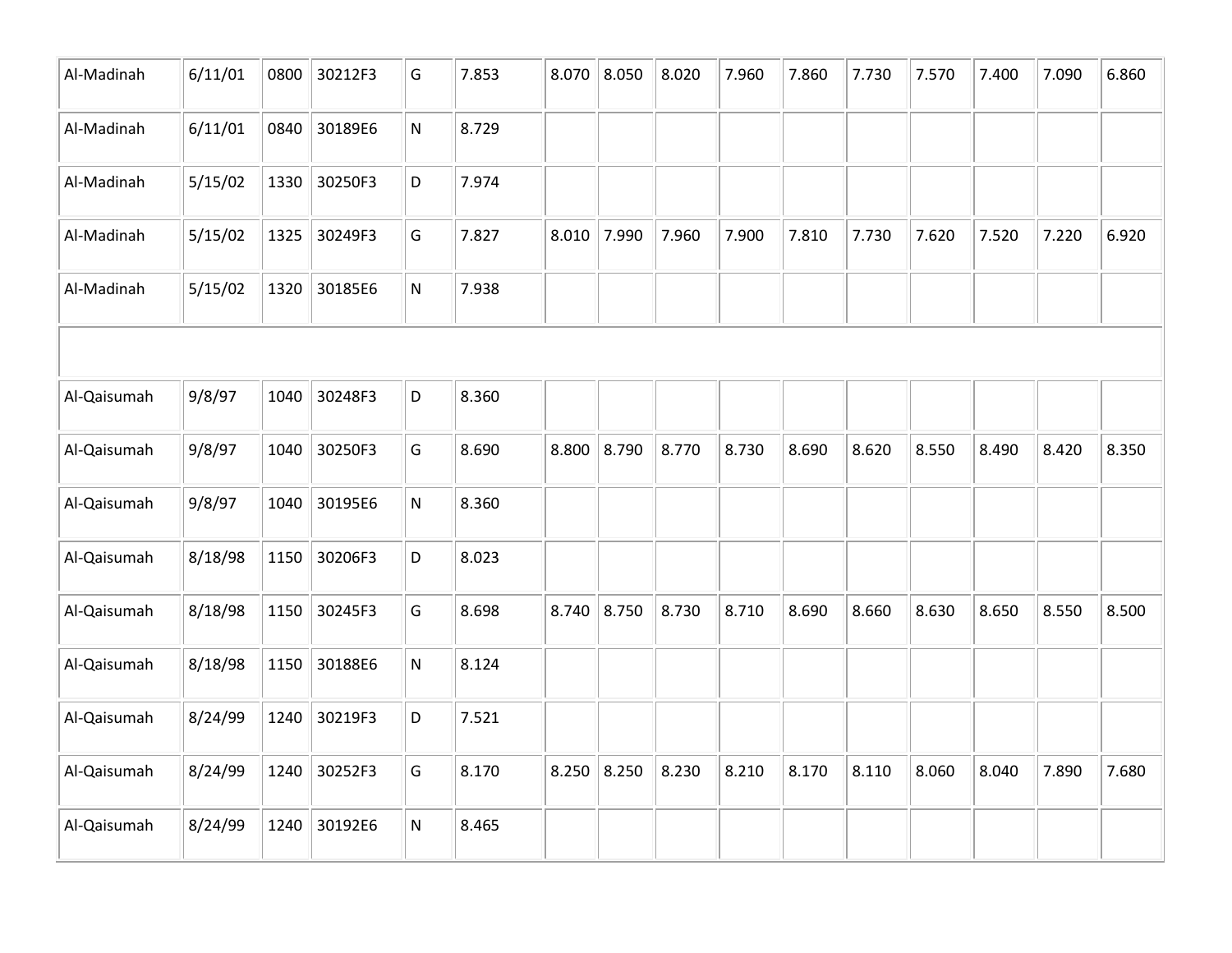| Al-Qaisumah | 8/12/00 | 0925 | 31222F3 | D         | 8.105 |       |       |       |       |       |       |       |       |       |       |
|-------------|---------|------|---------|-----------|-------|-------|-------|-------|-------|-------|-------|-------|-------|-------|-------|
| Al-Qaisumah | 8/12/00 | 0930 | 30246F3 | G         | 8.348 | 8.540 | 8.540 | 8.500 | 8.440 | 8.350 | 8.250 | 8.090 | 7.930 | 7.650 | 7.360 |
| Al-Qaisumah | 8/12/00 | 0915 | 30190E6 | ${\sf N}$ | 8.083 |       |       |       |       |       |       |       |       |       |       |
| Al-Qaisumah | 7/10/01 | 0735 | 30253F3 | D         | 7.778 |       |       |       |       |       |       |       |       |       |       |
| Al-Qaisumah | 7/10/01 | 0745 | 30204F3 | G         | 7.753 | 8.010 | 7.970 | 7.930 | 7.860 | 7.740 | 7.620 | 7.460 | 7.290 | 6.900 | 6.500 |
| Al-Qaisumah | 7/10/01 | 0740 | 30193E6 | N         | 8.033 |       |       |       |       |       |       |       |       |       |       |
| Al-Qaisumah | 6/21/02 | 1555 | 31224F3 | D         | 7.832 |       |       |       |       |       |       |       |       |       |       |
| Al-Qaisumah | 6/21/02 | 1600 | 30213F3 | G         | 7.187 | 7.420 | 7.400 | 7.360 | 7.280 | 7.180 | 7.050 | 6.890 | 6.700 | 6.450 | 6.210 |
| Al-Qaisumah | 6/21/02 | 1625 | 30178E6 | ${\sf N}$ | 7.869 |       |       |       |       |       |       |       |       |       |       |
|             |         |      |         |           |       |       |       |       |       |       |       |       |       |       |       |
| Gizan       | 7/24/97 | 2155 | 30211F3 | D         | 9.730 |       |       |       |       |       |       |       |       |       |       |
| Gizan       | 7/24/97 | 2150 | 30216F3 | G         | 8.220 | 8.300 | 8.290 | 8.270 | 8.260 | 8.210 | 8.160 | 8.120 | 8.130 | 8.000 | 7.640 |
| Gizan       | 7/24/97 | 2155 | 30194E6 | ${\sf N}$ | 8.600 |       |       |       |       |       |       |       |       |       |       |
| Gizan       | 6/24/98 | 1215 | 30214F3 | D         | 8.328 |       |       |       |       |       |       |       |       |       |       |
| Gizan       | 6/24/98 | 1215 | 31222F3 | G         | 8.669 | 8.660 | 8.670 | 8.660 | 8.650 | 8.650 | 8.660 | 8.650 | 8.750 | 8.750 | 8.760 |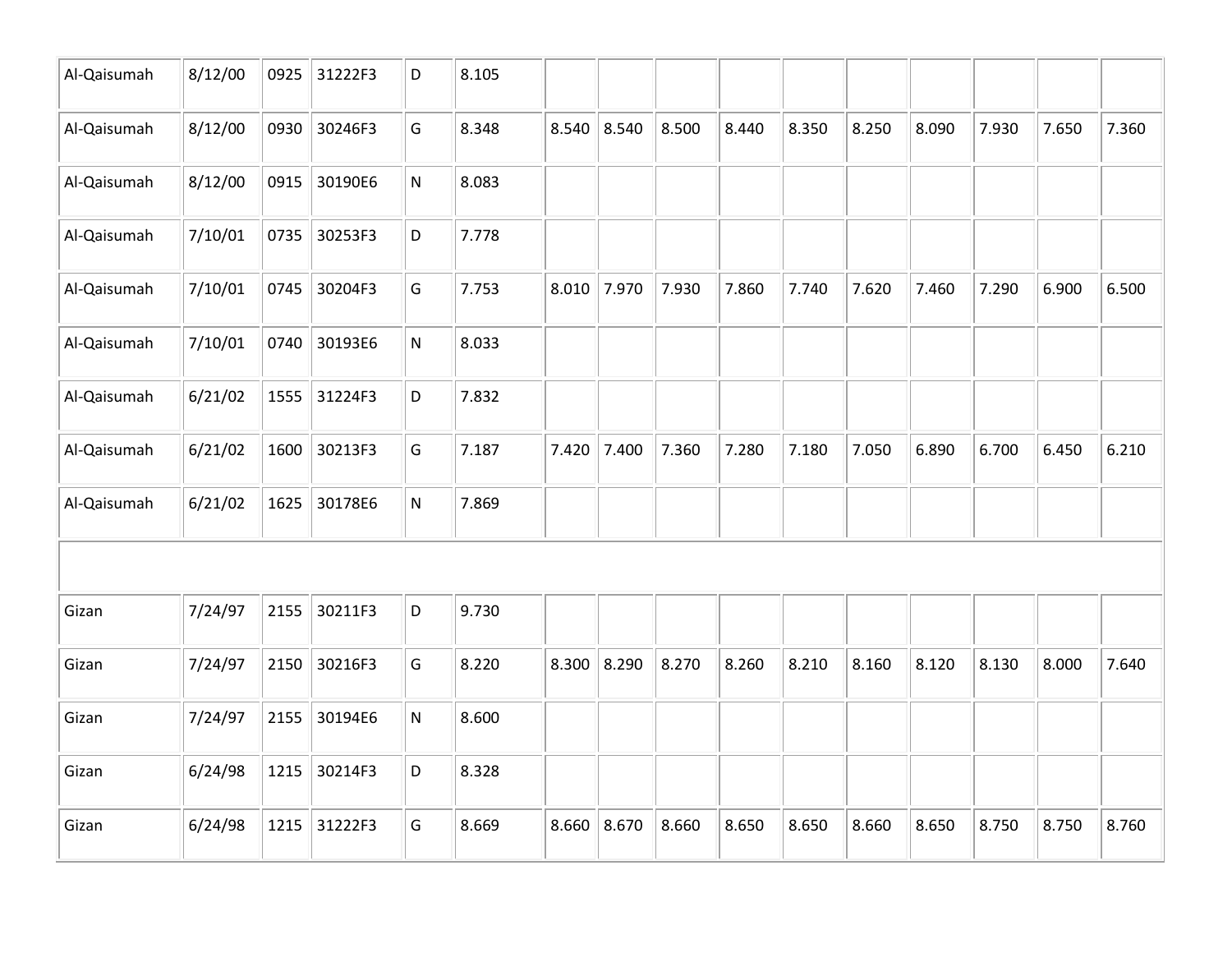| Gizan  | 6/24/98 | 1215 | 30193E6      | N         | 8.009 |               |       |       |       |       |       |       |       |       |       |
|--------|---------|------|--------------|-----------|-------|---------------|-------|-------|-------|-------|-------|-------|-------|-------|-------|
| Gizan  | 9/11/99 |      | 1400 30208F3 | D         | 7.925 |               |       |       |       |       |       |       |       |       |       |
| Gizan  | 9/11/99 | 1400 | 30201F3      | G         | 7.960 | 8.080         | 8.080 | 8.060 | 8.020 | 7.960 | 7.870 | 7.790 | 7.750 | 7.570 | 7.420 |
| Gizan  | 9/11/99 |      | 1400 30189E6 | N         | 8.696 |               |       |       |       |       |       |       |       |       |       |
| Gizan  | 9/5/00  | 0905 | 30222F3      | D         | 6.897 |               |       |       |       |       |       |       |       |       |       |
| Gizan  | 9/5/00  |      | 0815 30218F3 | G         | 7.995 | $8.160$ 8.150 |       | 8.150 | 8.080 | 7.990 | 7.870 | 7.750 | 7.640 | 7.460 | 7.270 |
| Gizan  | 9/5/00  |      | 0830 30182E6 | N         | 7.996 |               |       |       |       |       |       |       |       |       |       |
| Gizan  | 8/28/01 |      | 1340 30202F3 | D         | 8.376 |               |       |       |       |       |       |       |       |       |       |
| Gizan  | 8/28/01 |      | 1115 31225F3 | G         | 7.794 | $8.000$ 7.970 |       | 7.940 | 7.880 | 7.780 | 7.690 | 7.560 | 7.430 | 7.080 | 6.760 |
| Gizan  | 8/28/01 |      | 1110 30176E6 | N         | 8.069 |               |       |       |       |       |       |       |       |       |       |
| Gizan  | 7/17/02 | 1025 | 30200F3      | D         | 6.846 |               |       |       |       |       |       |       |       |       |       |
| Gizan  | 7/17/02 |      | 1010 31251F3 | G         | 7.942 | $8.160$ 8.160 |       | 8.130 | 8.050 | 7.950 | 7.820 | 7.640 | 0.000 | 0.000 | 0.000 |
| Gizan  | 7/17/02 |      | 1040 30179E6 | ${\sf N}$ | 7.184 |               |       |       |       |       |       |       |       |       |       |
|        |         |      |              |           |       |               |       |       |       |       |       |       |       |       |       |
| Jeddah | 6/15/97 | 1400 | 30241F3      | D         | 8.690 |               |       |       |       |       |       |       |       |       |       |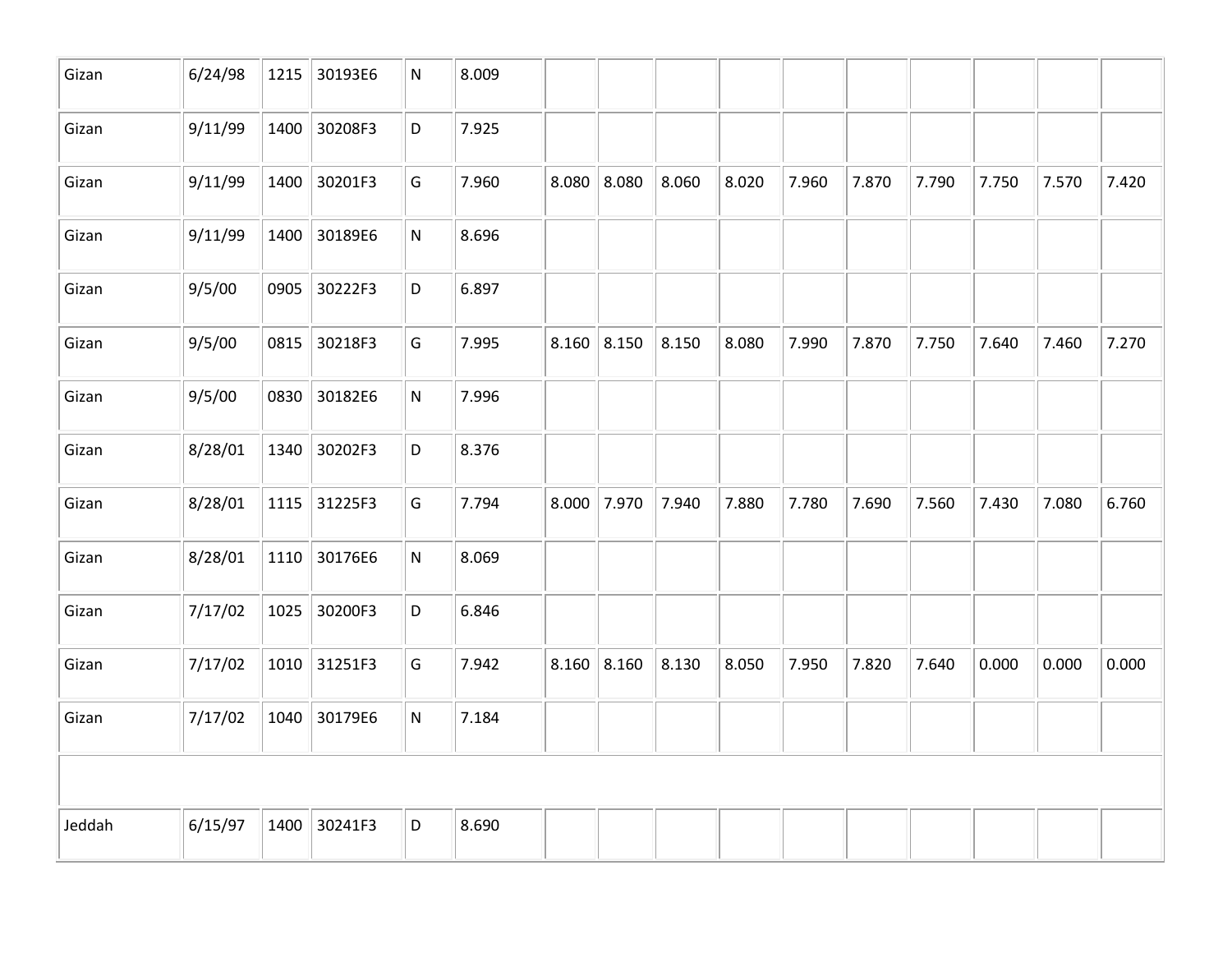| Jeddah | 6/15/97 | 1400 | 30240F3      | G         | 8.900 | 8.940 | 8.930 | 8.930 | 8.920 | 8.890 | 8.850 | 8.860 | 8.900 | 8.810 | 8.800 |
|--------|---------|------|--------------|-----------|-------|-------|-------|-------|-------|-------|-------|-------|-------|-------|-------|
| Jeddah | 6/15/97 | 1355 | 30178E6      | ${\sf N}$ | 7.760 |       |       |       |       |       |       |       |       |       |       |
| Jeddah | 8/31/98 | 1235 | 30204F3      | D         | 8.482 |       |       |       |       |       |       |       |       |       |       |
| Jeddah | 8/31/98 | 1235 | 30203F3      | G         | 8.597 | 8.670 | 8.660 | 8.650 | 8.640 | 8.600 | 8.560 | 8.510 | 8.540 | 8.420 | 8.010 |
| Jeddah | 8/31/98 | 1235 | 30191E6      | ${\sf N}$ | 8.177 |       |       |       |       |       |       |       |       |       |       |
| Jeddah | 7/24/99 |      | 1220 30250F3 | D         | 8.581 |       |       |       |       |       |       |       |       |       |       |
| Jeddah | 7/24/99 | 1220 | 30220F3      | G         | 8.752 | 8.840 | 8.840 | 8.810 | 8.770 | 8.740 | 8.700 | 8.630 | 8.600 | 8.520 | 8.300 |
| Jeddah | 7/24/99 | 1220 | 30173E6      | ${\sf N}$ | 7.833 |       |       |       |       |       |       |       |       |       |       |
| Jeddah | 7/5/00  | 1355 | 30215F3      | D         | 7.815 |       |       |       |       |       |       |       |       |       |       |
| Jeddah | 7/5/00  |      | 1430 31224F3 | G         | 8.094 | 8.260 | 8.250 | 8.220 | 8.170 | 8.100 | 8.000 | 7.870 | 7.750 | 7.530 | 7.310 |
| Jeddah | 7/5/00  |      | 1335 31134E6 | ${\sf N}$ | 8.486 |       |       |       |       |       |       |       |       |       |       |
| Jeddah | 6/11/01 | 1025 | 30217F3      | D         | 7.960 |       |       |       |       |       |       |       |       |       |       |
| Jeddah | 6/11/01 | 1045 | 30252F3      | G         | 7.647 | 7.800 | 7.800 | 7.790 | 7.730 | 7.660 | 7.540 | 7.420 | 7.290 | 7.100 | 6.910 |
| Jeddah | 6/11/01 | 1050 | 30179E6      | ${\sf N}$ | 7.797 |       |       |       |       |       |       |       |       |       |       |
| Jeddah | 3/11/02 | 1130 | 30242F3      | D         | 7.966 |       |       |       |       |       |       |       |       |       |       |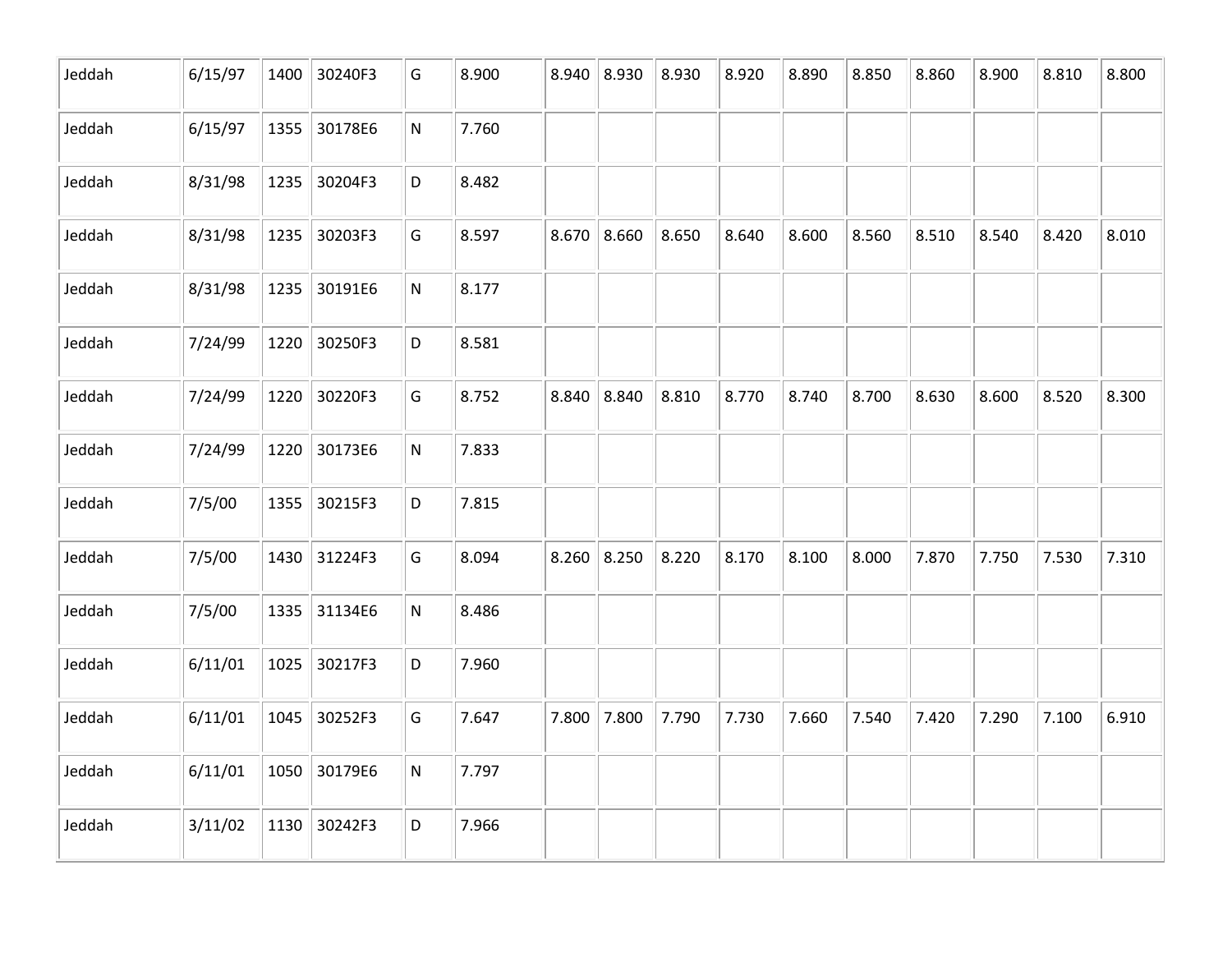| Jeddah | 3/11/02 | 1205 | 30207F3 | G         | 7.953 |       | $8.150$ 8.130 | 8.090 | 8.030 | 7.940 | 7.840 | 7.720 | 7.620 | 7.320 | 7.020 |
|--------|---------|------|---------|-----------|-------|-------|---------------|-------|-------|-------|-------|-------|-------|-------|-------|
| Jeddah | 3/11/02 | 1140 | 30187E6 | ${\sf N}$ | 7.562 |       |               |       |       |       |       |       |       |       |       |
|        |         |      |         |           |       |       |               |       |       |       |       |       |       |       |       |
| Qassim | 3/2/98  | 1410 | 30202F3 | D         | 9.099 |       |               |       |       |       |       |       |       |       |       |
| Qassim | 3/2/98  | 1420 | 30200F3 | G         | 7.639 | 7.700 | 7.690         | 7.680 | 7.650 | 7.630 | 7.600 | 7.560 | 7.560 | 7.490 | 7.370 |
| Qassim | 3/2/98  | 1400 | 30176E6 | N         | 8.019 |       |               |       |       |       |       |       |       |       |       |
| Qassim | 7/5/99  | 1140 | 30218F3 | D         | 8.609 |       |               |       |       |       |       |       |       |       |       |
| Qassim | 7/5/99  | 1140 | 30242F3 | G         | 8.529 | 8.620 | 8.620         | 8.610 | 8.570 | 8.530 | 8.460 | 8.410 | 8.380 | 8.240 | 8.010 |
| Qassim | 7/5/99  | 1140 | 30195E6 | N         | 8.414 |       |               |       |       |       |       |       |       |       |       |
| Qassim | 7/26/00 | 1240 | 31225F3 | D         | 7.948 |       |               |       |       |       |       |       |       |       |       |
| Qassim | 7/26/00 | 1250 | 30247F3 | G         | 8.142 | 8.330 | 8.340         | 8.320 | 8.240 | 8.140 | 8.030 | 7.870 | 7.710 | 7.440 | 7.170 |
| Qassim | 7/26/00 | 1305 | 30177E6 | ${\sf N}$ | 7.811 |       |               |       |       |       |       |       |       |       |       |
| Qassim | 6/6/01  | 0830 | 30220F3 | D         | 8.198 |       |               |       |       |       |       |       |       |       |       |
| Qassim | 6/6/01  | 0735 | 30219F3 | G         | 7.076 | 7.250 | 7.240         | 7.230 | 7.160 | 7.080 | 6.950 | 6.810 | 6.680 | 6.530 | 6.380 |
| Qassim | 6/6/01  | 0820 | 30175E6 | ${\sf N}$ | 7.542 |       |               |       |       |       |       |       |       |       |       |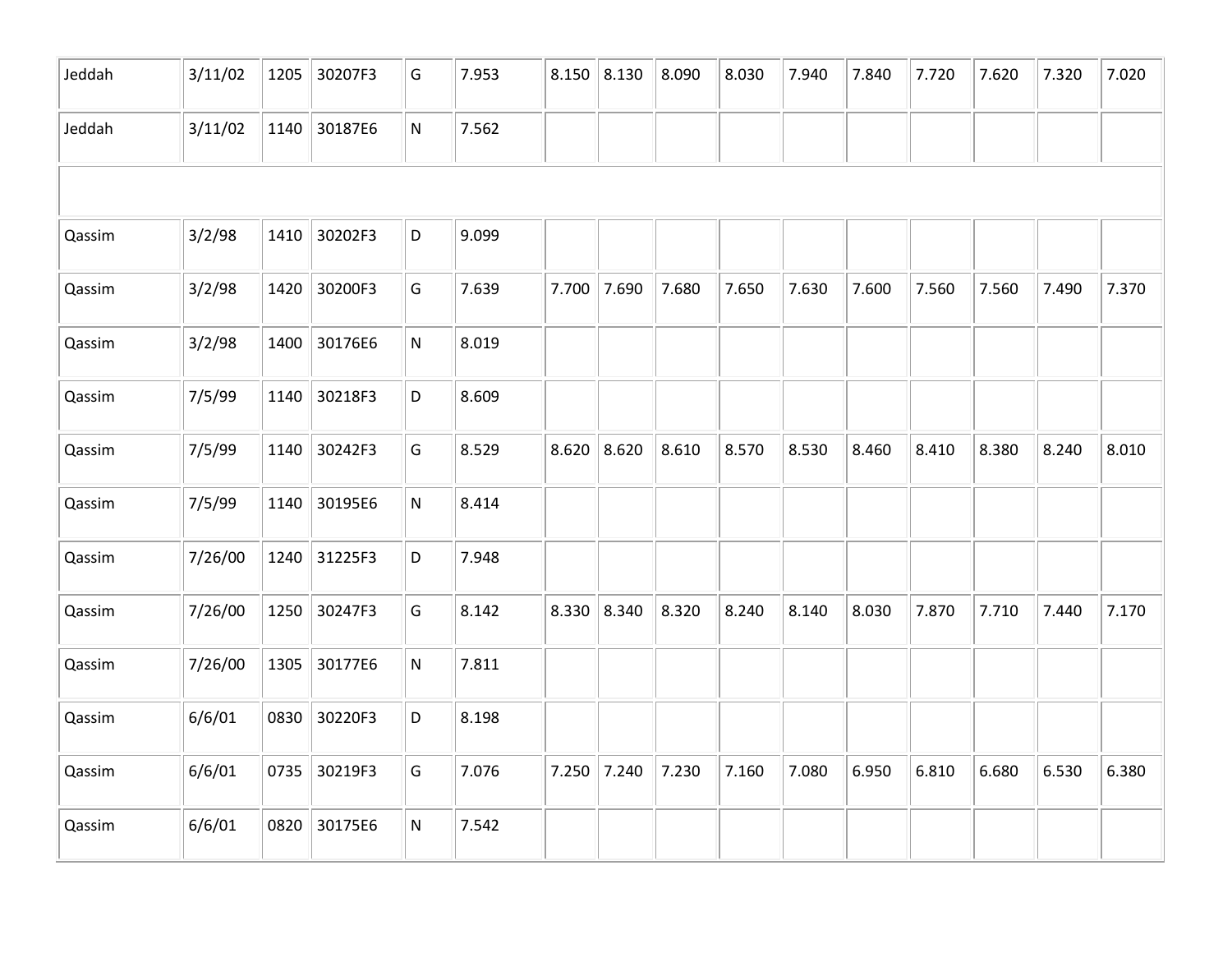| Qassim   | 7/14/02 | 1810 | 30217F3 | D | 7.825 |               |       |       |       |       |       |       |       |       |
|----------|---------|------|---------|---|-------|---------------|-------|-------|-------|-------|-------|-------|-------|-------|
| Qassim   | 7/14/02 | 1805 | 30211F3 | G | 8.847 | $9.100$ 9.070 | 9.040 | 8.960 | 8.850 | 8.730 | 8.460 | 8.330 | 8.040 | 7.750 |
| Qassim   | 7/14/02 | 1815 | 30192E6 | N | 8.444 |               |       |       |       |       |       |       |       |       |
|          |         |      |         |   |       |               |       |       |       |       |       |       |       |       |
| Sharurah | 7/21/97 | 1405 | 30218F3 | D | 8.750 |               |       |       |       |       |       |       |       |       |
| Sharurah | 7/21/97 | 1405 | 30207F3 | G | 8.770 | 8.790 8.790   | 8.790 | 8.770 | 8.750 | 8.730 | 8.730 | 8.790 | 8.710 | 8.720 |
| Sharurah | 7/21/97 | 1405 | 30182E6 | N | 7.940 |               |       |       |       |       |       |       |       |       |
| Sharurah | 6/22/98 | 1420 | 30247F3 | D | 8.606 |               |       |       |       |       |       |       |       |       |
| Sharurah | 6/22/98 | 1420 | 31225F3 | G | 8.638 | $8.660$ 8.670 | 8.650 | 8.640 | 8.630 | 8.610 | 8.580 | 8.630 | 8.590 | 8.720 |
| Sharurah | 6/22/98 | 1420 | 31134E6 | N | 8.397 |               |       |       |       |       |       |       |       |       |
| Sharurah | 9/15/99 | 1200 | 30200F3 | D | 7.393 |               |       |       |       |       |       |       |       |       |
| Sharurah | 9/15/99 | 1200 | 30212F3 | G | 8.421 | $8.520$ 8.510 | 8.490 | 8.450 | 8.410 | 8.340 | 8.290 | 8.280 | 8.170 | 7.980 |
| Sharurah | 9/15/99 | 1200 | 30181E6 | N | 7.722 |               |       |       |       |       |       |       |       |       |
| Sharurah | 9/3/00  | 1430 | 30242F3 | D | 8.052 |               |       |       |       |       |       |       |       |       |
| Sharurah | 9/3/00  | 1420 | 30244F3 | G | 8.146 | $8.300$ 8.300 | 8.290 | 8.230 | 8.150 | 8.040 | 7.920 | 7.790 | 7.600 | 7.410 |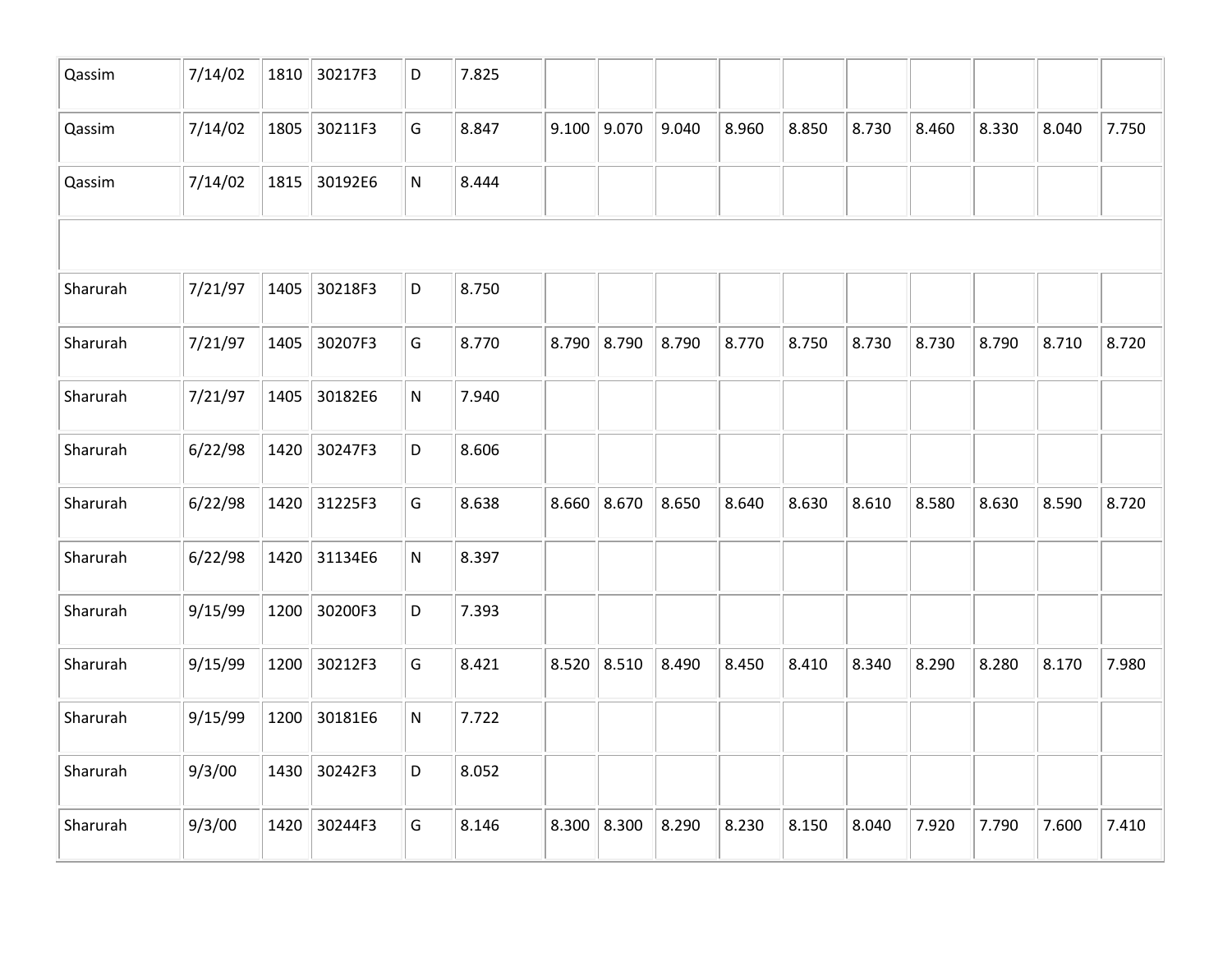| Sharurah      | 9/3/00  | 1435 | 31133E6 | N         | 8.714 |       |               |       |       |       |       |       |       |       |       |
|---------------|---------|------|---------|-----------|-------|-------|---------------|-------|-------|-------|-------|-------|-------|-------|-------|
| Sharurah      | 6/25/01 | 1145 | 30213F3 | D         | 7.301 |       |               |       |       |       |       |       |       |       |       |
| Sharurah      | 6/25/01 | 1130 | 30200F3 | G         | 6.949 | 7.120 | 7.110         | 7.090 | 7.040 | 6.950 | 6.860 | 6.720 | 6.570 | 6.310 | 6.140 |
| Sharurah      | 6/25/01 | 1120 | 30192E6 | N         | 8.462 |       |               |       |       |       |       |       |       |       |       |
| Sharurah      | 3/11/02 | 1445 | 30216F3 | D         | 7.423 |       |               |       |       |       |       |       |       |       |       |
| Sharurah      | 3/11/02 | 1405 | 30206F3 | G         | 7.254 | 7.460 | 7.440         | 7.400 | 7.340 | 7.240 | 7.130 | 7.000 | 6.900 | 6.620 | 6.340 |
| Sharurah      | 3/11/02 | 1415 | 30173E6 | N         | 7.834 |       |               |       |       |       |       |       |       |       |       |
|               |         |      |         |           |       |       |               |       |       |       |       |       |       |       |       |
| Solar Village | 1/4/97  | 1005 | 30206F3 | D         | 8.140 |       |               |       |       |       |       |       |       |       |       |
| Solar Village | 1/4/97  | 1005 | 30245F3 | G         | 8.860 |       | 8.870 8.870   | 8.860 | 8.850 | 8.830 | 8.820 | 8.840 | 8.910 | 8.840 | 8.860 |
| Solar Village | 1/4/97  | 1005 | 30190E6 | N         | 7.970 |       |               |       |       |       |       |       |       |       |       |
| Solar Village | 3/2/98  | 1350 | 30212F3 | D         | 8.554 |       |               |       |       |       |       |       |       |       |       |
| Solar Village | 3/2/98  | 1410 | 30210F3 | G         | 8.375 |       | $8.460$ 8.450 | 8.440 | 8.410 | 8.380 | 8.320 | 8.260 | 8.240 | 8.120 | 7.780 |
| Solar Village | 3/2/98  | 1350 | 30185E6 | ${\sf N}$ | 7.899 |       |               |       |       |       |       |       |       |       |       |
| Solar Village | 7/6/99  | 1340 | 30248F3 | D         | 8.247 |       |               |       |       |       |       |       |       |       |       |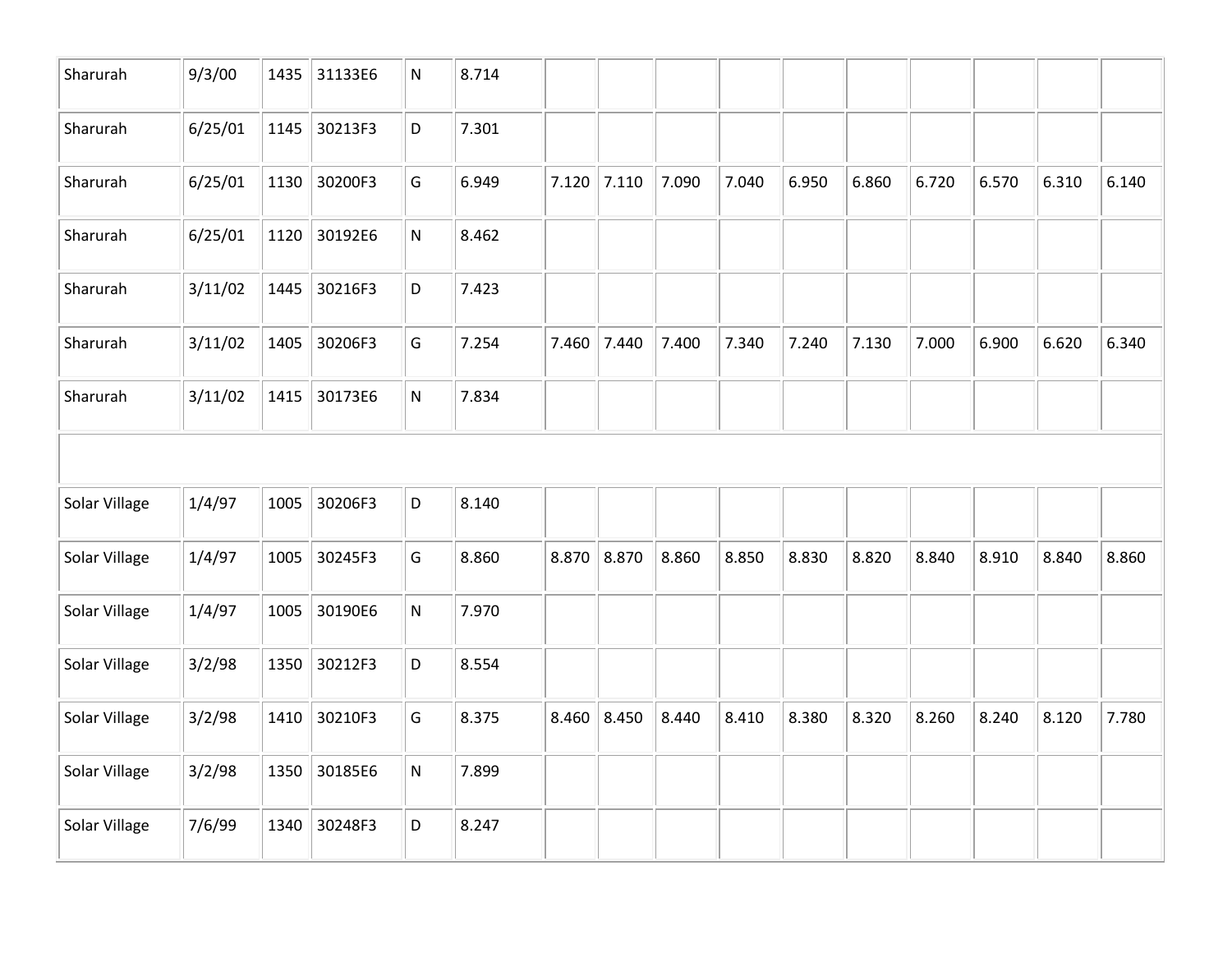| Solar Village                | 7/6/99  | 1340 | 30211F3 | G | 9.702 | 9.760 | 9.760 | 9.760 | 9.730 | 9.690 | 9.620 | 9.600 | 9.640 | 9.540 | 9.420 |
|------------------------------|---------|------|---------|---|-------|-------|-------|-------|-------|-------|-------|-------|-------|-------|-------|
| Solar Village                | 7/6/99  | 1340 | 30179E6 | N | 7.752 |       |       |       |       |       |       |       |       |       |       |
| Solar Village                | 9/3/00  | 0825 | 30207F3 | D | 8.049 |       |       |       |       |       |       |       |       |       |       |
| Solar Village                | 9/3/00  | 0830 | 30216F3 | G | 7.660 | 7.800 | 7.800 | 7.810 | 7.750 | 7.670 | 7.550 | 7.430 | 7.320 | 7.150 | 6.980 |
| Solar Village                | 9/3/00  | 0840 | 30194E6 | N | 8.586 |       |       |       |       |       |       |       |       |       |       |
| Solar Village                | 8/13/01 | 0815 | 31223F3 | D | 7.262 |       |       |       |       |       |       |       |       |       |       |
| Solar Village                | 8/13/01 | 0805 | 30215F3 | G | 7.647 | 7.880 | 7.850 | 7.820 | 7.750 | 7.630 | 7.520 | 7.370 | 7.210 | 6.850 | 6.590 |
| Solar Village                | 8/13/01 | 0820 | 31134E6 | N | 8.519 |       |       |       |       |       |       |       |       |       |       |
| Solar Village                | 7/1/02  | 1805 | 30201F3 | D | 7.283 |       |       |       |       |       |       |       |       |       |       |
| Solar Village                | 7/1/02  | 1755 | 30218F3 | G | 7.784 | 8.030 | 8.010 | 7.970 | 7.880 | 7.780 | 7.650 | 7.420 | 7.290 | 7.040 | 6.780 |
| Solar Village                | 7/1/02  | 1815 | 30182E6 | N | 7.980 |       |       |       |       |       |       |       |       |       |       |
|                              |         |      |         |   |       |       |       |       |       |       |       |       |       |       |       |
| Solar Village<br><b>BSRN</b> | 3/2/98  | 1350 | 30212F3 | D | 8.554 |       |       |       |       |       |       |       |       |       |       |
| Solar Village<br><b>BSRN</b> | 3/2/98  | 1410 | 30210F3 | G | 8.375 | 8.460 | 8.450 | 8.440 | 8.410 | 8.380 | 8.320 | 8.260 | 8.240 | 8.120 | 7.780 |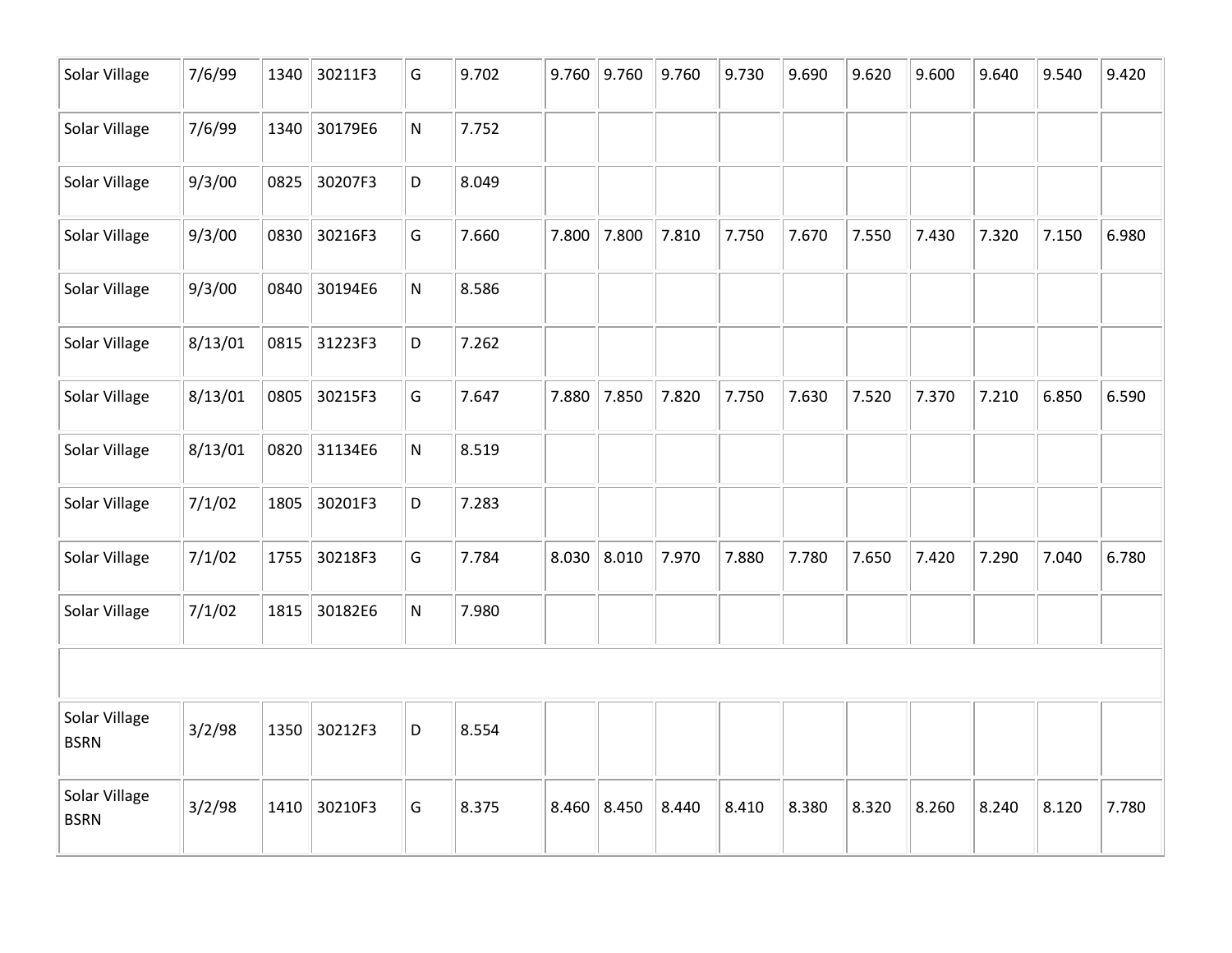| Solar Village<br><b>BSRN</b> | 3/2/98  | 1350 | 30185E6  | N         | 7.899 |       |       |       |       |       |       |       |       |       |       |
|------------------------------|---------|------|----------|-----------|-------|-------|-------|-------|-------|-------|-------|-------|-------|-------|-------|
| Solar Village<br><b>BSRN</b> | 9/12/98 | 0000 | 32084F3  | UL        | 4.340 |       |       |       |       |       |       |       |       |       |       |
| Solar Village<br><b>BSRN</b> | 9/12/98 | 0000 | 32085F3  | DL        | 4.150 |       |       |       |       |       |       |       |       |       |       |
| Solar Village<br><b>BSRN</b> | 9/12/98 | 0000 | 30221F3  | <b>RS</b> | 8.143 |       |       |       |       |       |       |       |       |       |       |
| Solar Village<br><b>BSRN</b> | 9/12/98 | 0000 | 31107AHF | CAV       | 1.042 |       |       |       |       |       |       |       |       |       |       |
| Solar Village<br><b>BSRN</b> | 7/6/99  | 1340 | 30248F3  | D         | 8.247 |       |       |       |       |       |       |       |       |       |       |
| Solar Village<br><b>BSRN</b> | 7/6/99  | 1340 | 30211F3  | G         | 9.702 | 9.760 | 9.760 | 9.760 | 9.730 | 9.690 | 9.620 | 9.600 | 9.640 | 9.540 | 9.420 |
| Solar Village<br><b>BSRN</b> | 7/6/99  | 1340 | 30179E6  | ${\sf N}$ | 7.752 |       |       |       |       |       |       |       |       |       |       |
| Solar Village<br><b>BSRN</b> | 9/3/00  | 0825 | 30207F3  | D         | 8.049 |       |       |       |       |       |       |       |       |       |       |
| Solar Village<br><b>BSRN</b> | 9/3/00  | 0830 | 30216F3  | G         | 7.660 | 7.800 | 7.800 | 7.810 | 7.750 | 7.670 | 7.550 | 7.430 | 7.320 | 7.150 | 6.980 |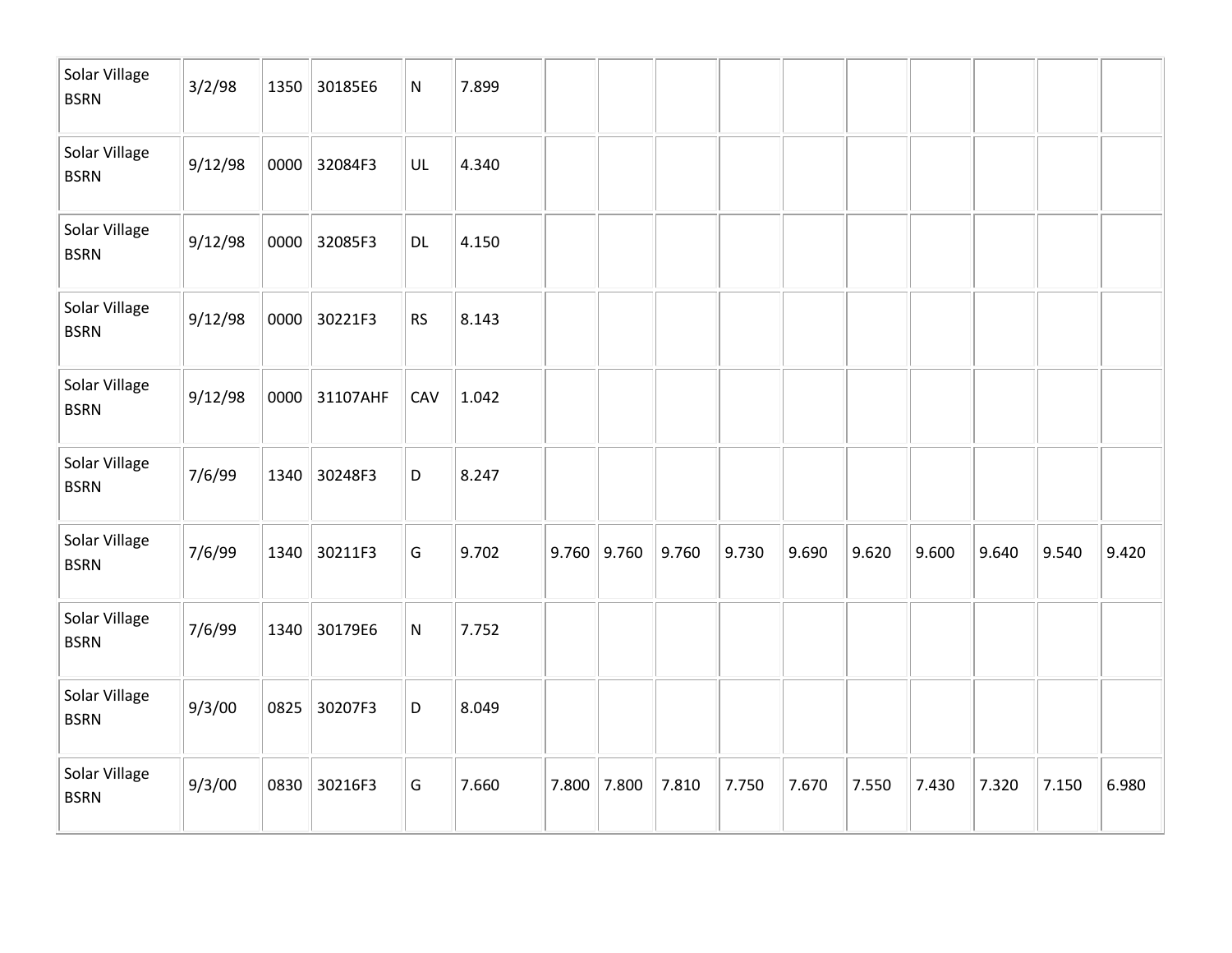| Solar Village<br><b>BSRN</b> | 9/3/00   | 0840 | 30194E6 | ${\sf N}$     | 8.586 |       |               |       |       |       |       |       |       |       |       |
|------------------------------|----------|------|---------|---------------|-------|-------|---------------|-------|-------|-------|-------|-------|-------|-------|-------|
| Solar Village<br><b>BSRN</b> | 8/13/01  | 0815 | 31223F3 | D             | 7.262 |       |               |       |       |       |       |       |       |       |       |
| Solar Village<br><b>BSRN</b> | 8/13/01  | 0805 | 30215F3 | G             | 7.647 | 7.880 | $\vert$ 7.850 | 7.820 | 7.750 | 7.630 | 7.520 | 7.370 | 7.210 | 6.850 | 6.590 |
| Solar Village<br><b>BSRN</b> | 8/13/01  | 0820 | 31134E6 | ${\sf N}$     | 8.519 |       |               |       |       |       |       |       |       |       |       |
| Solar Village<br><b>BSRN</b> | 11/21/01 | 1440 | 32690F3 | $\mathsf{DL}$ | 4.000 |       |               |       |       |       |       |       |       |       |       |
| Solar Village<br><b>BSRN</b> | 12/8/01  | 1226 | 32085F3 | DL            | 4.150 |       |               |       |       |       |       |       |       |       |       |
| Solar Village<br><b>BSRN</b> | 7/1/02   | 1805 | 30201F3 | D             | 7.283 |       |               |       |       |       |       |       |       |       |       |
| Solar Village<br><b>BSRN</b> | 7/1/02   | 1755 | 30218F3 | G             | 7.784 | 8.030 | 8.010         | 7.970 | 7.880 | 7.780 | 7.650 | 7.420 | 7.290 | 7.040 | 6.780 |
| Solar Village<br><b>BSRN</b> | 7/1/02   | 1815 | 30182E6 | ${\sf N}$     | 7.980 |       |               |       |       |       |       |       |       |       |       |
|                              |          |      |         |               |       |       |               |       |       |       |       |       |       |       |       |
| Tabouk                       | 7/28/97  | 1010 | 30253F3 | D             | 8.470 |       |               |       |       |       |       |       |       |       |       |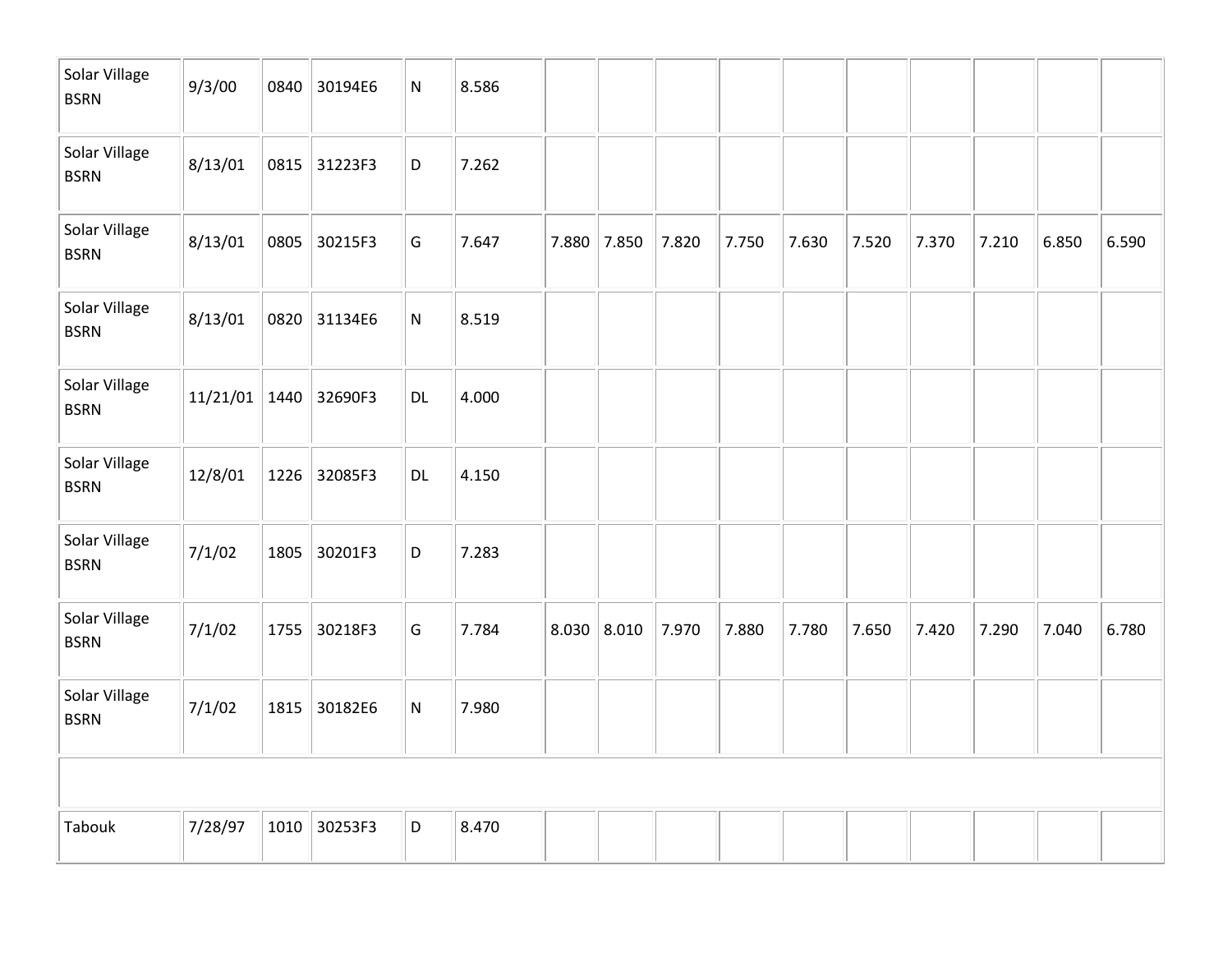| Tabouk<br>7/28/97<br>1010 30181E6<br>N<br>6/29/99<br>Tabouk<br>1035<br>30244F3<br>D<br>Tabouk<br>6/29/99<br>30249F3<br>1035<br>G<br>6/29/99<br>30194E6<br>${\sf N}$<br>Tabouk<br>1035<br>Tabouk<br>7/3/00<br>30203F3<br>1030<br>D<br>7/3/00<br>30204F3<br>G<br>Tabouk<br>1040<br>Tabouk<br>7/3/00<br>30188E6<br>1045<br>N<br>Tabouk<br>5/29/01<br>30201F3<br>0900<br>D<br>5/29/01<br>Tabouk<br>0915<br>30208F3<br>G<br>Tabouk<br>5/29/01<br>0905<br>30195E6<br>N<br>Tabouk<br>30240F3<br>4/15/02<br>1805<br>D<br>Tabouk<br>4/15/02<br>30245F3<br>1800<br>G | 7.710<br>8.639<br>8.381 |               |       |       |       |       |       |       |       |       |       |
|------------------------------------------------------------------------------------------------------------------------------------------------------------------------------------------------------------------------------------------------------------------------------------------------------------------------------------------------------------------------------------------------------------------------------------------------------------------------------------------------------------------------------------------------------------|-------------------------|---------------|-------|-------|-------|-------|-------|-------|-------|-------|-------|
|                                                                                                                                                                                                                                                                                                                                                                                                                                                                                                                                                            |                         |               |       |       |       |       |       |       |       |       |       |
|                                                                                                                                                                                                                                                                                                                                                                                                                                                                                                                                                            |                         |               |       |       |       |       |       |       |       |       |       |
|                                                                                                                                                                                                                                                                                                                                                                                                                                                                                                                                                            |                         | 8.440         | 8.450 | 8.430 | 8.410 | 8.380 | 8.320 | 8.290 | 8.300 | 8.190 | 7.930 |
|                                                                                                                                                                                                                                                                                                                                                                                                                                                                                                                                                            | 8.649                   |               |       |       |       |       |       |       |       |       |       |
|                                                                                                                                                                                                                                                                                                                                                                                                                                                                                                                                                            | 8.048                   |               |       |       |       |       |       |       |       |       |       |
|                                                                                                                                                                                                                                                                                                                                                                                                                                                                                                                                                            | 7.904                   | $8.120$ 8.110 |       | 8.080 | 8.000 | 7.900 | 7.790 | 7.610 | 7.460 | 7.170 | 6.890 |
|                                                                                                                                                                                                                                                                                                                                                                                                                                                                                                                                                            | 8.116                   |               |       |       |       |       |       |       |       |       |       |
|                                                                                                                                                                                                                                                                                                                                                                                                                                                                                                                                                            | 7.391                   |               |       |       |       |       |       |       |       |       |       |
|                                                                                                                                                                                                                                                                                                                                                                                                                                                                                                                                                            | 7.428                   | $7.620$ 7.610 |       | 7.580 | 7.520 | 7.430 | 7.340 | 7.190 | 7.000 | 6.720 | 6.520 |
|                                                                                                                                                                                                                                                                                                                                                                                                                                                                                                                                                            | 8.399                   |               |       |       |       |       |       |       |       |       |       |
|                                                                                                                                                                                                                                                                                                                                                                                                                                                                                                                                                            | 8.112                   |               |       |       |       |       |       |       |       |       |       |
|                                                                                                                                                                                                                                                                                                                                                                                                                                                                                                                                                            | 8.076                   | 8.250         | 8.240 | 8.210 | 8.150 | 8.060 | 7.980 | 7.870 | 7.760 | 7.480 | 7.200 |
| Tabouk<br>4/15/02<br>1820 30191E6<br>N                                                                                                                                                                                                                                                                                                                                                                                                                                                                                                                     | 8.177                   |               |       |       |       |       |       |       |       |       |       |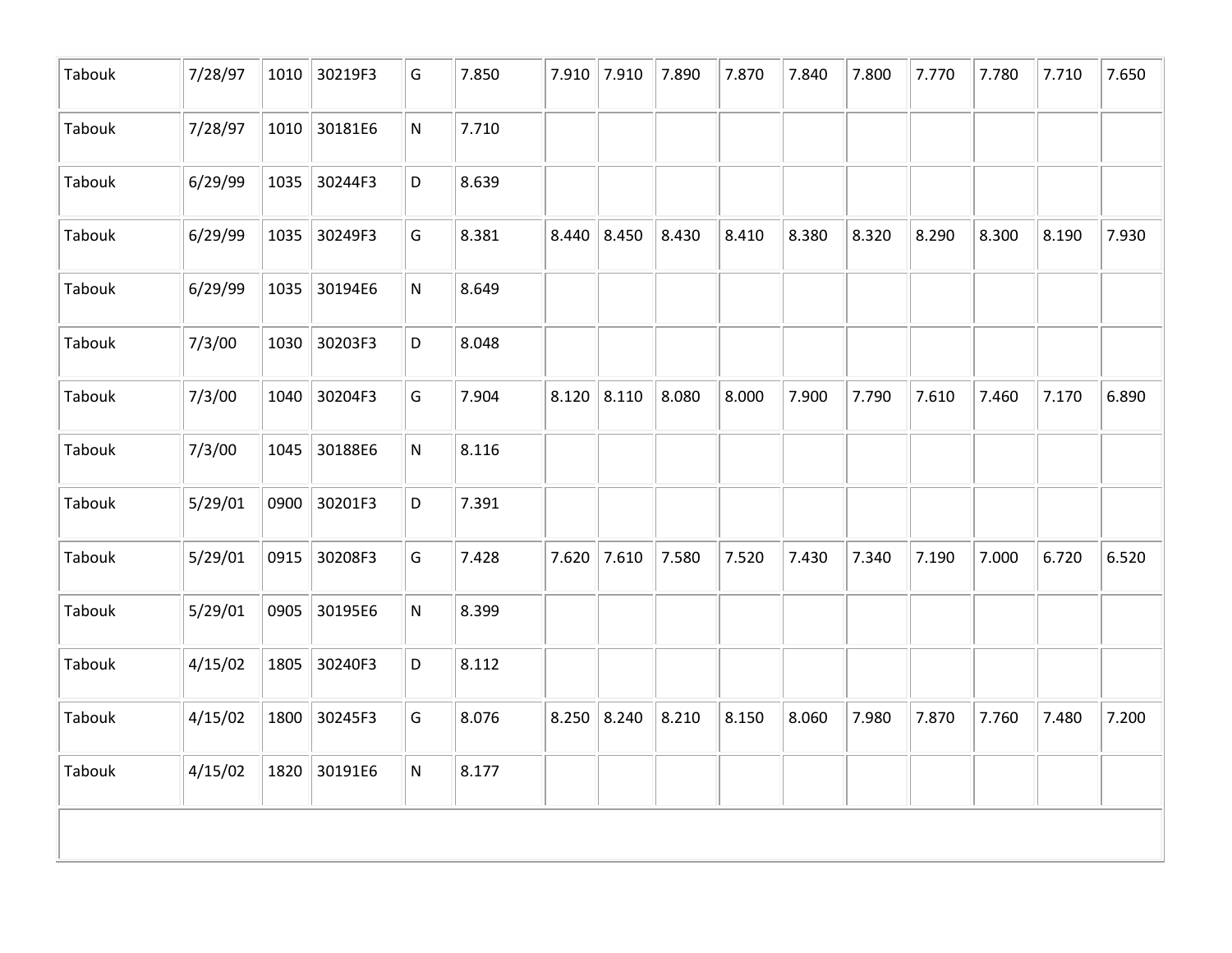| Wadi Al-<br>Dawaser | 10/28/97 1645 30249F3 |      |              | D         | 8.490 |               |       |       |       |       |       |       |       |       |
|---------------------|-----------------------|------|--------------|-----------|-------|---------------|-------|-------|-------|-------|-------|-------|-------|-------|
| Wadi Al-<br>Dawaser | 10/28/97 1630         |      | 30217F3      | G         | 8.650 | $8.750$ 8.740 | 8.720 | 8.680 | 8.630 | 8.570 | 8.510 | 8.500 | 8.420 | 8.340 |
| Wadi Al-<br>Dawaser | $10/28/97$ 1630       |      | 30179E6      | ${\sf N}$ | 7.740 |               |       |       |       |       |       |       |       |       |
| Wadi Al-<br>Dawaser | 8/17/98               | 1405 | 31224F3      | D         | 8.579 |               |       |       |       |       |       |       |       |       |
| Wadi Al-<br>Dawaser | 8/17/98               |      | 1405 31223F3 | G         | 7.944 | 7.950 7.960   | 7.950 | 7.940 | 7.940 | 7.930 | 7.910 | 7.960 | 7.960 | 7.980 |
| Wadi Al-<br>Dawaser | 8/17/98               | 1405 | 30190E6      | ${\sf N}$ | 8.032 |               |       |       |       |       |       |       |       |       |
| Wadi Al-<br>Dawaser | 9/6/99                | 1140 | 30251F3      | D         | 8.569 |               |       |       |       |       |       |       |       |       |
| Wadi Al-<br>Dawaser | 9/6/99                | 1140 | 30253F3      | G         | 8.295 | 8.380   8.380 | 8.370 | 8.340 | 8.300 | 8.240 | 8.180 | 8.150 | 7.980 | 7.610 |
| Wadi Al-<br>Dawaser | 9/6/99                | 1140 | 30185E6      | ${\sf N}$ | 7.902 |               |       |       |       |       |       |       |       |       |
| Wadi Al-<br>Dawaser | 9/10/00               | 1535 | 30240F3      | D         | 8.193 |               |       |       |       |       |       |       |       |       |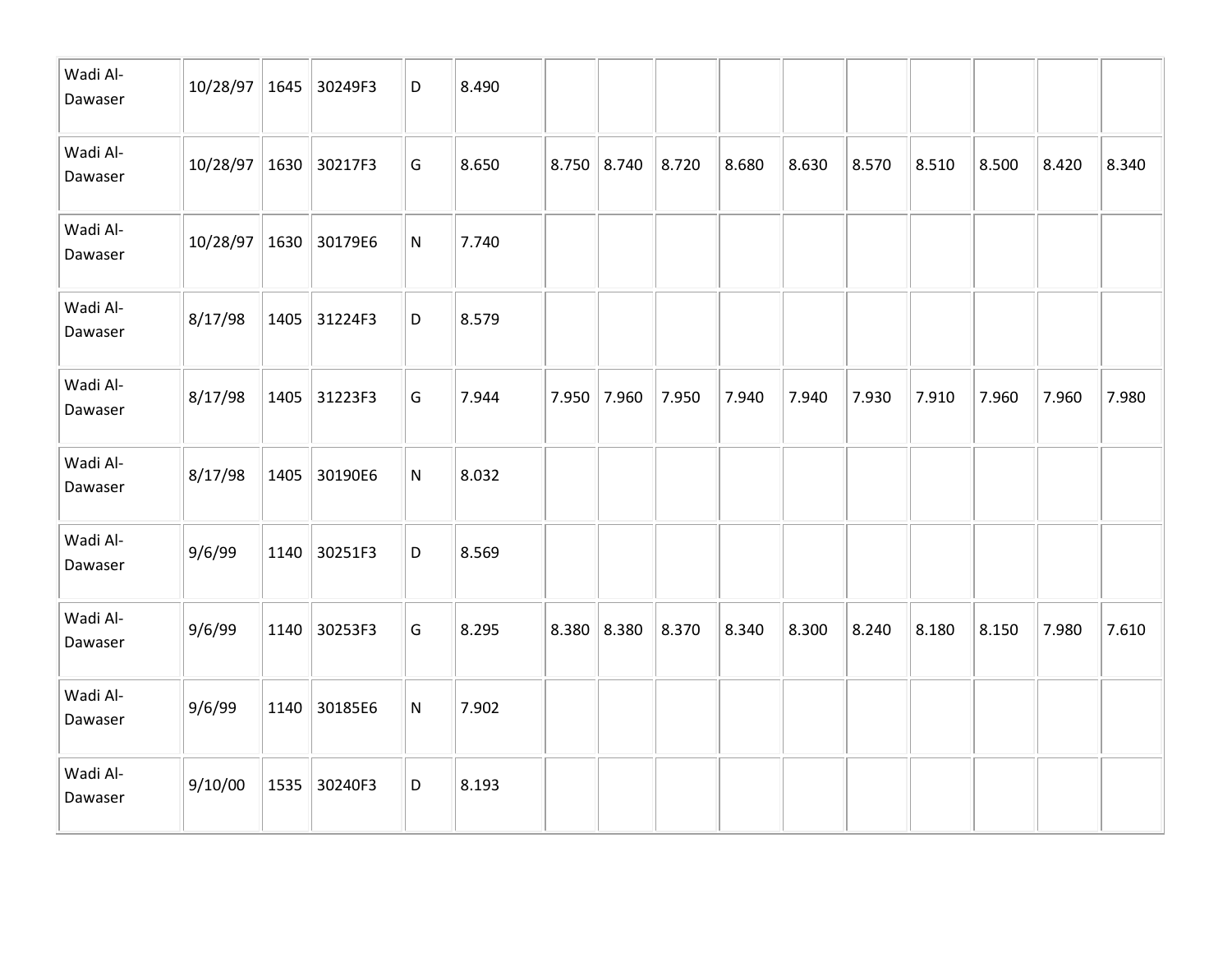| Wadi Al-<br>Dawaser | 9/10/00 | 1525 | 30241F3 | G         | 8.094 |               | $8.270$ 8.260 | 8.250 | 8.190 | 8.100 | 7.970 | 7.840 | 7.670 | 7.490 | 7.310 |
|---------------------|---------|------|---------|-----------|-------|---------------|---------------|-------|-------|-------|-------|-------|-------|-------|-------|
| Wadi Al-<br>Dawaser | 9/10/00 | 1530 | 30187E6 | ${\sf N}$ | 7.580 |               |               |       |       |       |       |       |       |       |       |
| Wadi Al-<br>Dawaser | 7/14/01 | 0905 | 30214F3 | D         | 7.625 |               |               |       |       |       |       |       |       |       |       |
| Wadi Al-<br>Dawaser | 7/14/01 | 0920 | 30203F3 | G         | 7.897 | $8.100$ 8.070 |               | 8.050 | 8.000 | 7.890 | 7.800 | 7.670 | 7.510 | 7.160 | 6.690 |
| Wadi Al-<br>Dawaser | 7/14/01 | 0900 | 30181E6 | ${\sf N}$ | 7.648 |               |               |       |       |       |       |       |       |       |       |
| Wadi Al-<br>Dawaser | 7/9/02  | 0610 | 30252F3 | D         | 7.565 |               |               |       |       |       |       |       |       |       |       |
| Wadi Al-<br>Dawaser | 7/9/02  | 0600 | 30248F3 | G         | 7.642 | 7.870         | 7.850         | 7.820 | 7.740 | 0.000 | 0.000 | 0.000 | 0.000 | 0.000 | 0.000 |
| Wadi Al-<br>Dawaser | 7/9/02  | 0625 | 31133E6 | ${\sf N}$ | 8.526 |               |               |       |       |       |       |       |       |       |       |